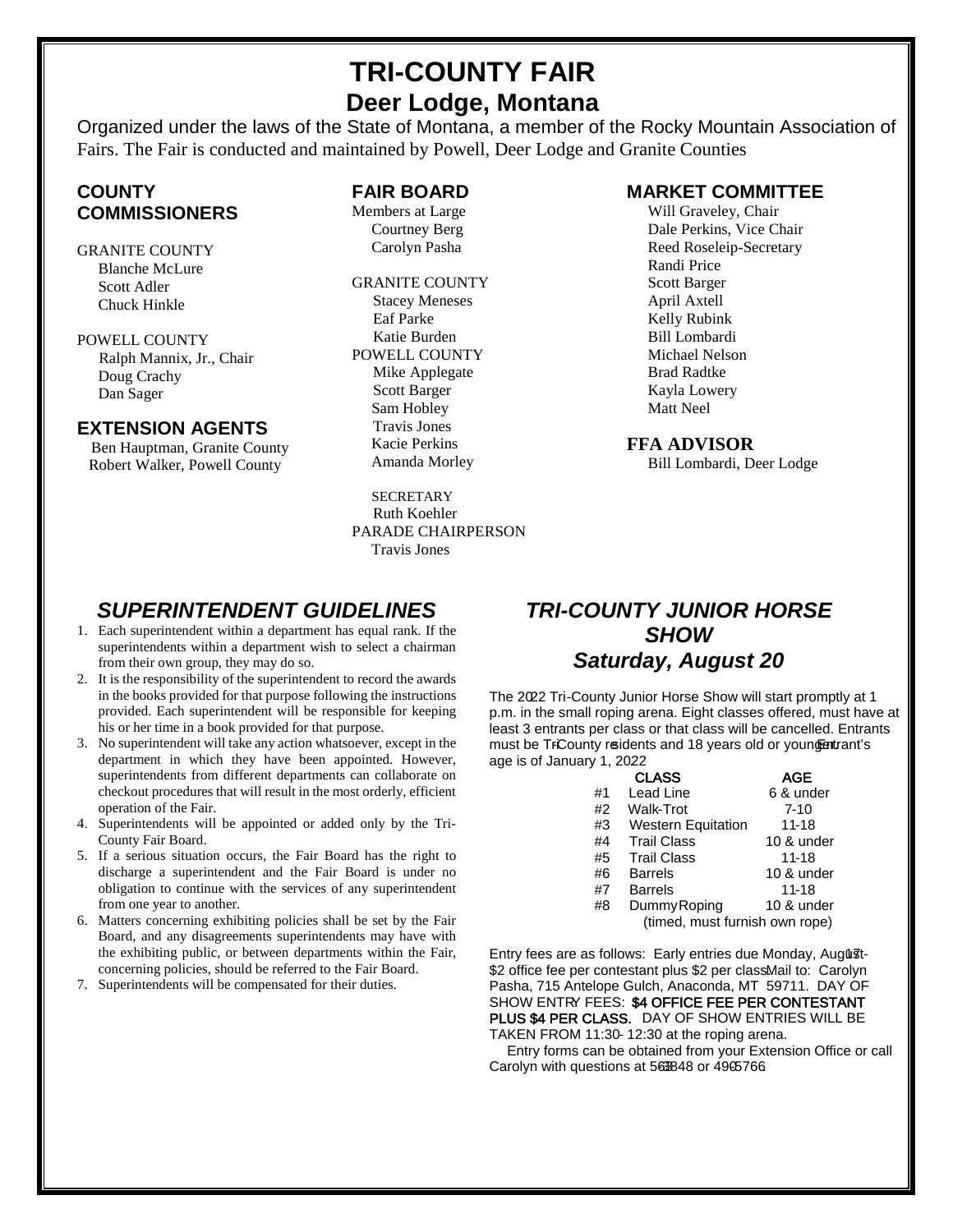## **2022 TRI-COUNTY FAIR SCHEDULE OF EVENTS**

#### **All pens cleaned and animals in place by 8 am daily**

# **August 13 Saturday**

Judges and helpers orientation 9am-3pm Interview judging for Exhibit Building 4-H items EXCEPT 4-H FOODS which will be interview judged on Wednesday.

#### **August 14 Sunday**

8:00 am 4H Horse Show registration

9:00 am 4H Horse Show

Horses shown on Sunday may return for fair week to Be judged for herdsmanship

#### **August 16 Tuesday**

| $10:00 \text{ am}$ | Cat Judging (old show arena)          |
|--------------------|---------------------------------------|
| $1:00 \text{ pm}$  | Dog Judging (old show arena)          |
| $4:00 \text{ pm}$  | Dog Agility Judging (old show arena)  |
| 6:00 <sub>pm</sub> | 4-H Runway Extravaganza – Location to |
|                    | be determined.                        |

#### **August 17 Wednesday**

| $10-7$ pm          | All Exhibits entered and in place including: OPEN    |
|--------------------|------------------------------------------------------|
|                    | <b>CLASS</b> fruits, flowers and vegetable exhibits  |
| $9-3$ pm           | 4-H Foods and gardening Interview Judging            |
| Noon               | Rabbits $\&$ poultry entered $\&$ in place           |
| $12:15 \text{ pm}$ | <b>MANDATORY</b> Rabbit & Poultry exhibitor          |
|                    | meeting followed by weigh in                         |
| $1:00 \text{ pm}$  | Poultry Show. No chores are to be done in the area   |
|                    | during judging                                       |
| $4:00 \text{ pm}$  | Livestock entered and in place. Herdsmanship         |
|                    | begins when animal enters pen or stall               |
| $4:30 \text{ pm}$  | <b>MANDATORY</b> Livestock exhibitor meeting         |
| $5:00$ pm          | Coloring Contest entries due                         |
| $5:00$ pm          | Weigh in of market animals starting with goats,      |
|                    | sheep, beef, and then hogs. Weigh in of large $\&$   |
|                    | small animals in the female efficiency contests will |
|                    | occur after market animal weigh in.                  |
| 7:00 pm            | <b>Exhibit building closed to public</b>             |
| $7:30 \text{ pm}$  | Ranch Rodeo \$5.00                                   |

#### **August 18 Thursday**

#### **Exhibit Building closed to public during judging. Only those with a reason to be in the building will be allowed in.**

| $8-6$ pm          | Judging of exhibits                            |
|-------------------|------------------------------------------------|
| $9:00$ am         | Hog Show – market $&$ breeding                 |
| $3:00 \text{ pm}$ | Replacement heifer interviews begin            |
| $4:00$ pm         | Market Livestock Show (heifers, steers, goats, |
|                   | sheep)                                         |
| $5:00 \text{ pm}$ | Avon Grange Steak Dinner Fundraiser            |
| $7:00$ pm         | Club Boxing Grandstand Arena                   |

#### **Exhibit Building open 10:00 am until 8:00 pm**

- 8:00 am Rabbit Judging. No chores are to be done in the area during judging
- 10:00 am Breeding Sheep and Goats judging
- 12-7 pm Tri-County Quilt Exhibit Open
- 1:00 pm Dairy and Breeding Beef judging
- 5.00 pm Womens Rodeo Triathelon
- 6:00 pm Livestock Auction and Dedication
- 7:45 pm Ramblin Rose Drill Team Performance
- 8:00 pm Rodeo &Calf Scramble Slack to follow

#### **August 20 Saturday**

#### **Exhibit Building open 9 am until 8:00 pm**

| $8:00 \text{ am}$   | Hog, Goat, Sheep Showmanship; Seniors first    |
|---------------------|------------------------------------------------|
| 9:30am              | Children's Pet Parade (old 4-H arena)          |
| <b>NOON</b>         | Parade, Main Street                            |
| $12-7$ pm           | Tri-County Quilt Exhibit Open                  |
| $12-7$ pm           | Tri-County Fair Team Roping (small             |
|                     | arena)                                         |
| 12:30 pm            | Dairy & Beef Showmanship followed by Sr. & Jr. |
|                     | Small Animal Round Robin Showmanship and then  |
|                     | Sr. & Jr. Large Animal Round Robin Showmanship |
| $1:00 \text{ pm}$   | Junior Horse Show in large arena               |
| $1:00 \text{ pm}$   | Carnival open                                  |
| $2:00$ pm           | <b>Pioneer Power Tractor Pull</b>              |
| $4-6:00 \text{ pm}$ | Mutton Bustin 7 and under Top 10 to finals     |
| $6:45$ pm           | Ramblin Rose Drill Team Performance            |
| $7:00 \text{ pm}$   | Rodeo                                          |
|                     | Dedication of 2019 Fair                        |
| $8:00 \text{ pm}$   | Silent Auction ends                            |
|                     |                                                |

#### **August 21 Sunday**

| 8-noon             | <b>Exhibits open to public</b>                  |
|--------------------|-------------------------------------------------|
| $8:00 \text{ am}$  | Sign up for Rabbit Derby                        |
| 8:30 am            | Rabbit Derby                                    |
| $10-2$ pm          | Tri-County Quilt Exhibit Open                   |
| $10:00$ am         | <b>Ouiz Bowl</b>                                |
| $11:00 \text{ am}$ | Awards Ceremony in Old Arena                    |
|                    | Herdsmanship ends                               |
|                    | Noon-2 pm Release of Exhibit Building items     |
|                    | Pick up Silent Auction items                    |
| Noon               | Release of sold market animals                  |
|                    | AFTER ALL MARKET ANIMALS ARE OUT OF             |
|                    | BUILDING--Release of non-market animal exhibits |
|                    | (animal exhibits released only after pens are   |
|                    | cleaned)                                        |
| $4:00 \text{ pm}$  | Fair ends                                       |
|                    |                                                 |

#### **Cream of the Crop Corner courtesy of**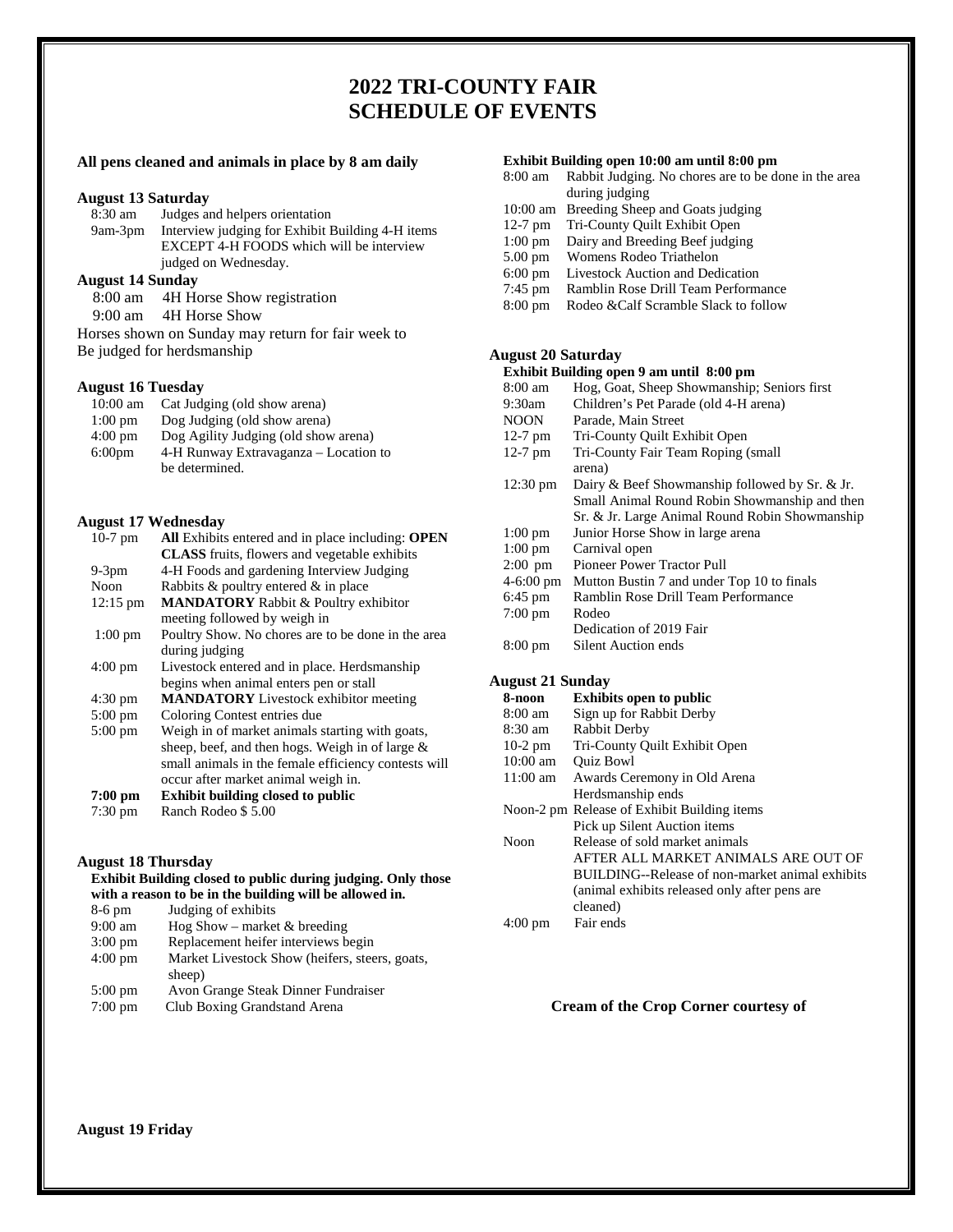# OPEN CLASS DIVISION

All completed entry blanks must be sent to: Tri County Fair Board, P. O. Box 149, Deer Lodge, MT 59722 by August 10. All exhibits are to be in place by 7:00 pm Wednesday August 18th.

Vegetables, fruits and flowers will also be brought in on Wednesday this year.

# ENTER THE FAIR USING YOUR SMART PHONE, TABLET OR

Open Class can create a login account at: TriCountyOpen.fairentry.com

#### 4H and FFA will enter at: TriCounty4H.fairentry.com

- Recommended browsers: Google Chrome or Mozilla Firefox. Older versions of Internet Explorer may cause unexpected results.
- Register all entries for each exhibitor in the family before proceeding to the Payment section (Tri-County Fair does not charge entry fees so this will be \$00.00)
- Be sure to click the "Submit" button when you have completed your entries. Entries are not final until they have been submitted.
- Check your email inbox for a confirmation email with a list of your entries.
- You will receive a second email when your entries have been approved by the Tri-County Fair.
- Please check out the Tri-County Fair web page at: [http://www.powellcountymt.gov/ez/i](http://www.powellcountymt.gov/ez/inner.php?PageID=1487) [nner.php?PageID=1487](http://www.powellcountymt.gov/ez/inner.php?PageID=1487) to see an instruction sheet on the online entry process.

All exhibitors in this division competing for premiums must be residents of the Tri County area and bonaide owners of their respective exhibits. All open class entries

are judged by the Danish Method. Every entry is judged against a "standard" and not against other entries.<br>Articles competing for prizes must be made by the person exhibiting them.

# If ent ering online check the Fair<br>Premium Book for entry requirements.

No article shall be removed until the close of the Fair. Exhibits may be removed between 2:30 p.m. and 4:30 p.m. on Sunday. No responsibility is assumed by the Tri County Fair or the fairgrounds in case of loss, damage, or breakage of any exhibit, on route to or from the Fair. Due care and caution will be exercised by fairgrounds personnel to prevent such loss or damage.

#### All entries must never have been exhibited at the Tri County Fair

previously. Only amateurs in Deer Lodge, Granite and Powell Counties are eligible to compete in the Tri County Fair, unless otherwise listed. An amateur is defined as one who does not earn his living from the activity.

Rosettes and \$10 will be given for the Best of Show in Departments O through S. Awards are as follows: purple \$2.50, blue \$2.00, red \$1.50, white \$1.00.

Premiums will be paid according to the official awards entered into the judge's books and verified on the entry tags. These two sources should correspond and be final. If they do not correspond, the judge's entry is the final guideline. The judge reserves the right to say if an entry is worthy of a premium. Any controversy regarding any procedure should be referred to the Fair Board.

#### Premium checks must be cashed within 90 days.

Exhibitors in the YOUTH lots of this division must not have reached their 19th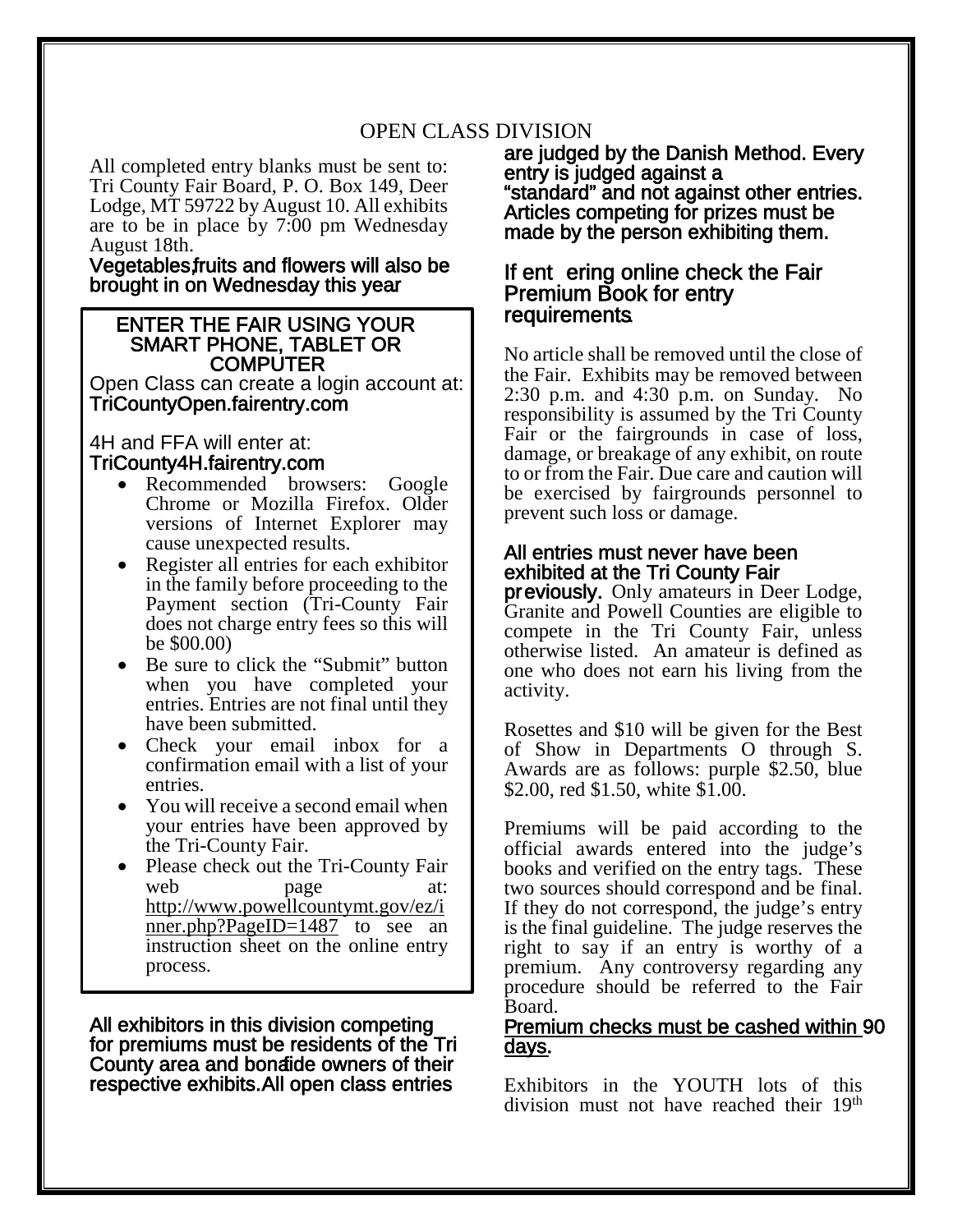birthday before September 1 of the current year.

Exhibitors in the CHILD lots of this division must not have reached their 13<sup>th</sup> birthday before September 1 of the current year.

Management of the Tri County Fair reserves the final and absolute right to interpret all rules and building or Blue Ribbon Pavilion regulations, to arbitrarily settle and determine all matters connected with or incident to the fair.

The right is also reserved by the Fair Board to formulate new rules and meet emergencies that may arise during the fair.

The Fair Management reserves the right to exclude from the Fair Grounds any person or persons whom it may deem undesirable or who otherwise becomes offensive.

Every animal and article upon the grounds shall be under the control of the Fair Board, but while every precaution will be taken for the safekeeping of the same, neither the Fair Board, the individals of the Fair Board, nor the Agents of the Fair Board will be responsible in any case for anost or

NOTE EXTENDED ENTRY DEADLINE FOR OPEN **CLASS** AUGUST 10, 2022

accident which may occur no claim for injury to any person or property shall ever be asserted nor suit instituted or maintained against the TriCounty Fair, or their agents, representatives, servants, or employees having license or privilege to exhibit on the grounds by those occupying space. Exhibits erroneously entered may be transferred at the discretion of the superintendent and/or judge.

No dogs allowed in the exhibit building or Blue Ribbon Pavilion except during competition. All cats must be confined or on a leash while on the fairgrounds. No smoking will be allowed in the exhibit building.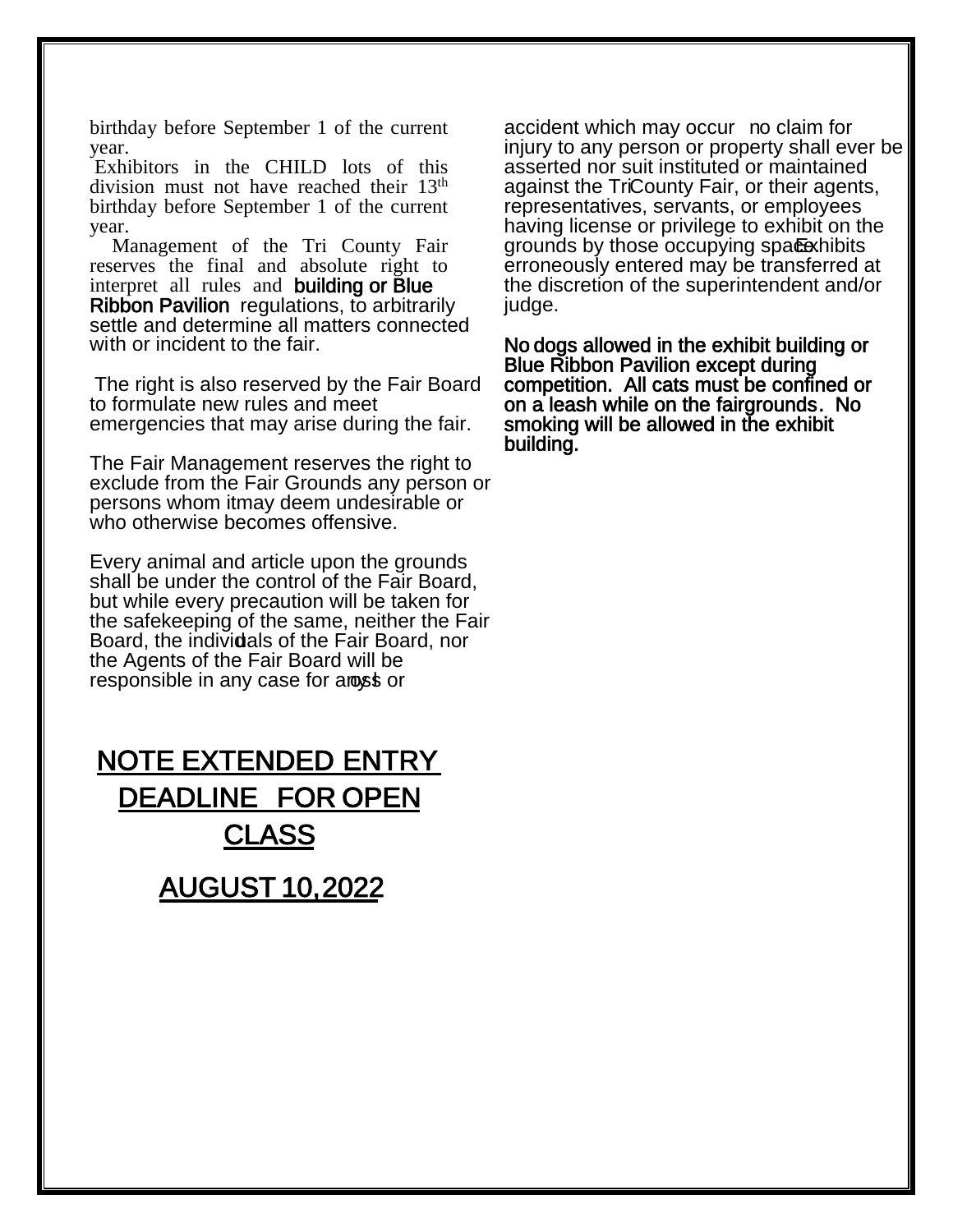# DEPARTMENT O

# AG CROPS, FRUITS &

# **CLASS 0-4 FLEECE AND MOHAIR**<br>Lot No. Description

**Ewe Fleece, any breed (May enter multiplees** with different breeds.

- 2 Ram Fleece, any breed (May enter multiple times with different breeds
- 3 Mohair Fleece

Specify Breed on Entry

#### CLASS 0-5 VEGETABLES

#### All vegetables will be exhibited on a study plateda covered with transparent wrap

| Lot No. | <b>Description</b>                         |
|---------|--------------------------------------------|
| 1       | Asparagus                                  |
| 2       | Beans (any type, may enter 2 varieti@spods |
| 3       | Beets(3)                                   |
| 4       | Broccoli (1 Head)                          |
| 5       | Brussel Sprout(3)                          |
| 6       | Cabbage (green))                           |
| 7       | Cabbage (ed)(1)                            |
| 8       | Cauliflower(1)                             |
| 9       | Carrots (any variety)3)                    |
| 10      | Cucumbers (pickling)[4)                    |
| 11      | Cucumbers (slicing) <sub>(2)</sub>         |
| 12      | Celery(1 bunch)                            |
| 13      | Chives(1 bunch)                            |
| 14      | Corn(2 ears)                               |
| 15      | Dill (with crown) (1 bunch)                |
| 16      | Eggplant(1)                                |
| 17      | Garlic (2)                                 |
| 18      | Horseradish(2)                             |
| 19      | Lettuce(leaf) (1 bunch)                    |
| 20      | Lettuce(1 head)                            |
| 21      | Kohlrabi (3)                               |
| 22      | Onions (any type, may enter 3 varieties)   |
|         |                                            |

- 23 Edible Pea Pod(66)<br>24 Peas (green/6)
- Peas (green) (6)
- 25 Peppers (hot or sweet, may enter 4 variet (3)
- 26 Potatoes (any variety, may enter 4 variet (ex)
- 27 Radishes 1 bunch)
- 28 Rutabaga\$3)
- 29 Spinach (3 plants with roots)
- 30 Squash (any type, may enter 3 variet (4)
- 31 Sunflower (1)<br>32 Swiss Chard (
- 32 Swiss Chard (6 leaves with stalks)<br>33 Tomato (any type, may enter 3 yar
- 33 Tomato (any type, may enter 3 varieties)
- 34 Turnip (3)
- Any other vegetable NOT listed

## Class O-6 SPECIAL VEGETABLES The Fair Board will award \$10.00 for winner of the

following lots. No premium money will be awarded. The Judge has the right to decide if any entries deserve a prize. Only one award will be given per lot number.

#### Lot No. Description

- 1. Longestzucchini<br>2. Heaviest cabbag
- 2. Heaviest cabbage<br>3. Longest carrot
- 3. Longest carrot<br>4. Funniest carrot
- 4. Funniest carrot<br>5. Largest potato
- 5. Largest potato
- 6. Funniest potato<br>7. Largest tomato
- 7. Largest tomato<br>8. Largest beet
- 8. Largest beet<br>9. Best decorate Best decorated vegetable

#### CLASS O-7 HERB GARDENS

Bring in pots or containers in which you have herbs planted. They must be grown by the exhibitor.

#### Lot No. Description

| Exhibit of 3 to 5 varieties of identified herbs. |
|--------------------------------------------------|
| Exhibit of 6 or more different varieties of      |
| identified herbs.                                |

CLASS O-8 GARDEN DISPLAY<br>Each exhibit will consist of a collection of vegetables, grown in the exhibitor's garden. Each entry must display 2 specimens of 5 different vegetables, for a total of 10 vegetables. Only 1 garden display per exhibitor. Each entry must be arranged for display using a basket, crate, tray, or other suitable container not larger than 14" x 18" x 3". Judges will use the following scorecard: Quality of products . . . . . . . . . . 50%<br>Arrangement . . . . . . . . . . 50% Arrangement . . . . (Neatness, attractivess, originality)

- Lot No. Description<br>1. Garden disi
	- 1. Garden display<br>2 Fruit display
	- Fruit display

**CLASS O-9 FRUIT**<br>All fruits will be exhibited on sturdy plates or in appropriate containers. Exhibits must be in place by 12:00 p.m. Thursday.

Lot No. Description<br>1 Apples (any v

- 1 Apples (any variety) exhibit 3/ plate<br>2 Crabappleexhibit 3/ plate
- 
- 3 Cherry (any labeled variety)  $\frac{1}{2}$  pint 4 Berries (any variety)  $\frac{1}{2}$  pint
- 

 You may enter up to three different varieties of berries, apples, cherries per lot number ie... raspberry, gooseberry, strawberror Granny Smith, Delicious, Honey Crisp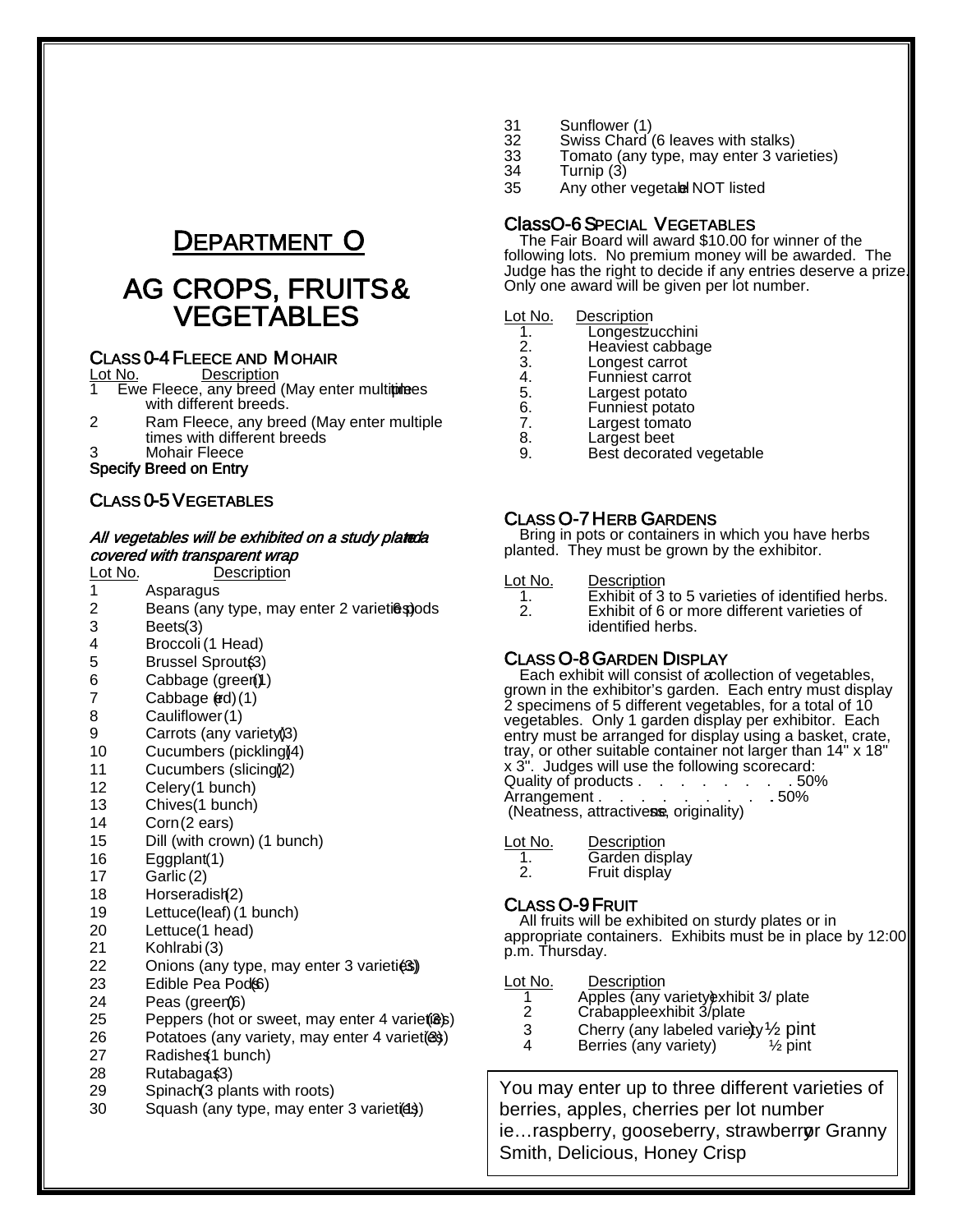

# **OPEN CLASS**

 Exhibitors shall furnish their own plates of paper or china to display bread, cakespies, etc. Plates musbe placed in plastic bags. Recipes must be included.

In all classes P1 through P10 You may enter three times in<br>asset let AS LONG AS FACH ENTRY IS OF A DIFFERENT VARIETY each lot AS LONG AS EACH ENTRY IS OF A

#### CLASS P-1 BREAD (INCLUDE RECIPE)

On your entry form be sure to correctly check if you are an adult, youth or child. (A, Y or C)

| Lot No. | Description         |
|---------|---------------------|
|         | Yeast Bread         |
| 2       | <b>Quick Breads</b> |
| 3       | Rolls (4)           |
| Δ       | Muffins $(4)$       |

# Class P-2 Gluten Free (Made from scratch)<br>Lot No Description

| Lot No         | Descriptio |
|----------------|------------|
| $\overline{1}$ | Bread      |
| 2.             | Cakes      |
| 3.             | Cookies    |
| 4.             | Other      |

#### CLASS P-3 CAKES (INCLUDE RECIPE)

On your entry form be sure to correctly check if you are an adult, youth or child. (A, Y or C)

| Lot. | Description  |
|------|--------------|
|      | Cakeany type |

- 2 Decorated Cake
	-
	- 3 Cupcake (4)<br>4 Angel Food
	- 4 Angel Food Coffee Cake
- 6 Anything made with a cake mix
- (be creative) 7 Your favorite sheet cake (4 pieces)

Decorated Cakes do not have to be real. Only decorative frosting will be judged. No plastic decorations allowed. Judges will use the following scorecard:

| Technique .  |  |  |  |  | . 40% |
|--------------|--|--|--|--|-------|
| Originality. |  |  |  |  | 30%   |

Neatness . . . . . . . . . . . 20% Basic Color Scheme . . . . . 10%

#### CLASS P-4 PIES (include recipe)

 On your entry form be sure to correctly check if you are an adult, youth or child. (A, Y or C)

# Lot No. Description<br>1 Fruit Pie

- 1 Fruit Pie (any type)<br>2 Apple Pie All apple
	- 2 Apple Pie All apple pies are entered in the Apple Pie Contest

#### CLASS P-5 COOKIE & DOUGHNUTS (include recipe)

On your entry form be sure to correctly check if you are an adult, youth or child. (A, Y or C). You may enter up to 3 varieties per class. Four cookies per plate.

| Anything made with a cake mix |
|-------------------------------|
|                               |

#### CLASS P-5 UNICORN CLASS (include recipe)

Desserts made with rainbow colors either bright or pastel. Each entry should be uniform in shape and size for cookies. On your entry form be sure to correctly check if you are an adult, youth or child (A, Y, or C). You may enter up to 3 varieties per class ur cookies or cupcakes per plate. No cream pies.

| Lot No. | Description    |
|---------|----------------|
|         | Unicorn Cookie |
| 2       | Unicorn Pie    |
| 3       | Unicorn Cake   |
|         |                |

- 4 Unicorn Cupcake<br>5 Other Unicorn De
- **Other Unicorn Dessert**

#### CLASS P-6 HERITAGE CLASS

Recipe must be at least 50 years old. Include the recipe and the history as u know it

| Lot No. | Description |
|---------|-------------|
|         | Any Item    |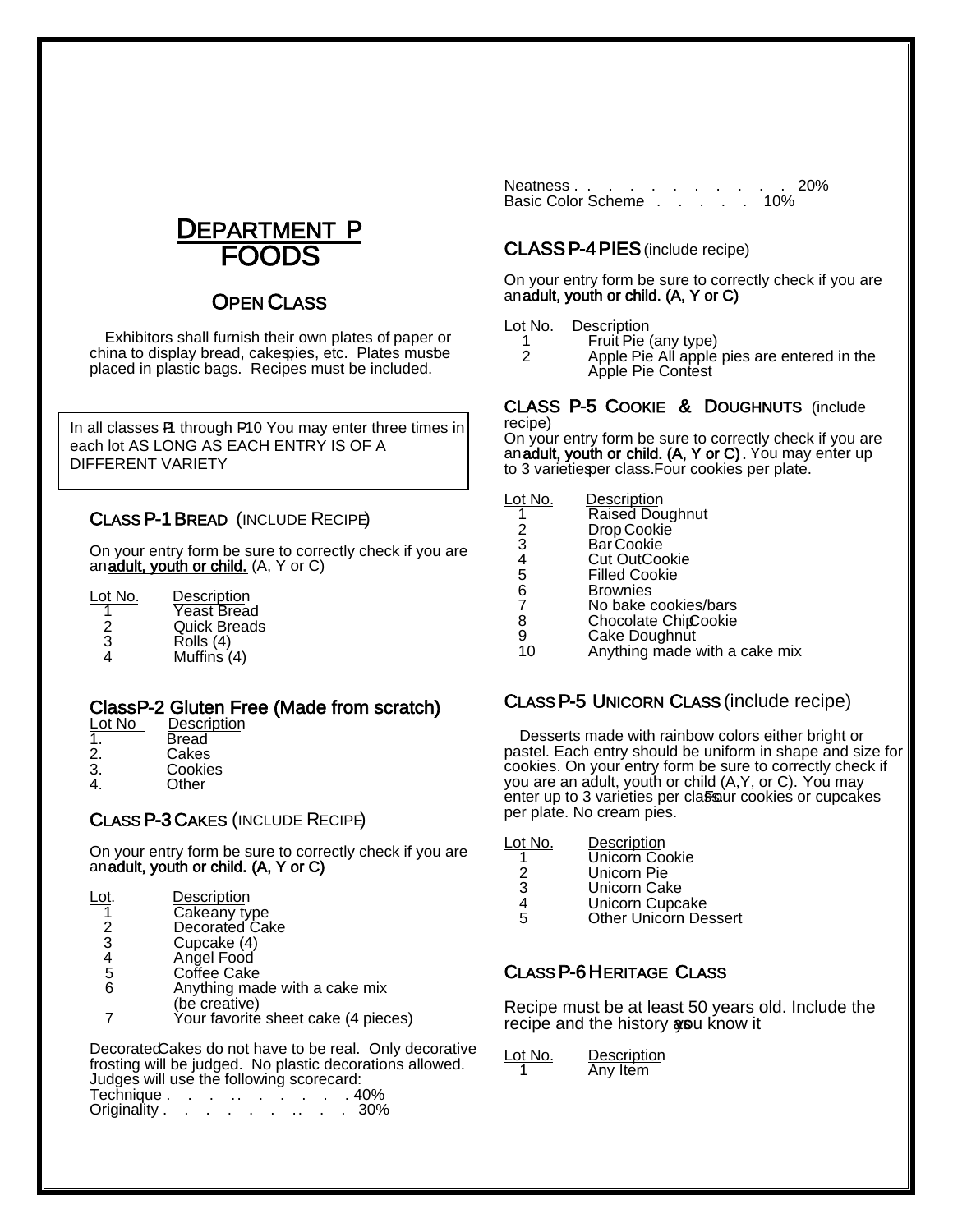# **CLASS P-7 MAKE IT RED VELVET<br><u>Lot No Descriptio</u>n**

- 1. Cake
- 2. Cookies
- 3. Other

#### CLASS P-8 CANDY (include recipe)

On your entry form be sure to correctly check if you are an adult, youth or child. (A, Y or C)

| Lot No. | Description                     |
|---------|---------------------------------|
|         | Candy any type specify on entry |

CLASS P-9 BAKE IT WITH BOOZE (include recipe recipe must contain alcohol

Lot No. Description Any baked item

#### CLASSES P10--P15 May be entered 3 Times

# **CLASS P-10 HOLIDAY TREATS**<br><u>Lot No Description</u>

1 Any Holiday Treat; cookies, candy cake 4 pieces /entry

#### CLASS P-11 DRIED FOODS (include recipe)

Entries should be displayed in  $\frac{1}{2}$  pint glass jars with lids or in small heavy duiplastic bags. Label each entry, ie pasta, fruit, soup mix, herbs, et $\overline{O}$ n your entry form be sure to correctly check if you aran adult, youth or child. (A, Y or C).

Lot No. Description<br>1 Dried Foods **Dried Foods** 

#### CANNED FOODS

All canned foods shall consist of sealed standard canning jars, must be clean and have clean ring. All exhibits must have been made by the exhibitor within the last year. All low acid foods should be processed in a pressure cooker. All recipes must be included and attached to exhibit with dates of canning. One jar or container constitutes an entry. At the Judge's discretion, all exhibits may or may not be opened. Paraffin seals are not recommended by the USDA and WILL NOT BE JUDGED.

CLASS P-12 JELLY , JAM , MARMALADE (include recipe). Jars no smaller than ½ pint.

| Lot No. | Description       |
|---------|-------------------|
|         | Any type of jelly |
| 2       | Any type of Jam   |
| 3       | Apple butter      |
| 4       | Marmalade         |
| 5       | Fruit Syrup       |
|         |                   |

# CLASS P-13 PICKLES & RELISHES (include recipe)

Exhibit should be uniform in size, shape, and natural in color in a sealed container that is clean of residue. The pack should be full, attractive, and practical with uniform size of contents. The condition of the liquid should be enough to cover the solids. The solids should be firm but tender, while being uniform in size. They should also have good color with no blemish on food.

| Lot No. | Description |
|---------|-------------|
|         |             |

- 1. Pickles<br>2. Relish
- 2. Relish<br>3. Pickled
- 3. Pickled vegetable<br>4. Vinegar
- 4. Vinegar<br>5. Other
- **Other**

#### CLASS P-14 CANNED MEAT, FRUIT & VEGETABLE S

Criteria are the same as Clas<sup>9</sup> Pickles & Relishes.

Lot No. Description<br>1. Any car

- 1. Any canned meat/fowl/fish<br>2. Any canned vegetable
- 2. Any canned vegetable<br>3. Any canned fruit
- 3. Any canned fruit<br>4. Chili
- 
- 4. Chili<br>5. Any 5. Any Condiment (BBQ, mustard etc)<br>6
- Other

#### CLASS P-15 BEVERAGES (include recipe)

 Beers will be judged on bouquet, aroma, appearance, flavor, body, drinkability, and overall impression. Wines will be judged on clarity, color, aroma, bouquet, acid, sugar, body, flavor, and balance. One bottle constitutes an entry. All bottles will be opened during judging. Type should clearly be p rinted on bottle. Open only to exhibitors 21 years of age or older. Bottles will be emptied after judging.

On your entry form be sure to correctly check that you are an adult.

Lot No. Description

| BeerHome brewed       |
|-----------------------|
| Nan Aloobolio Doot De |

- 2. Non Alcoholic Root Beer
- 3 Wine<br>4 Juice
- 4 Juices
- 5 Kombucha<br>6 Tri County 6 Tri County Brewery Professional Beer
	- **Other**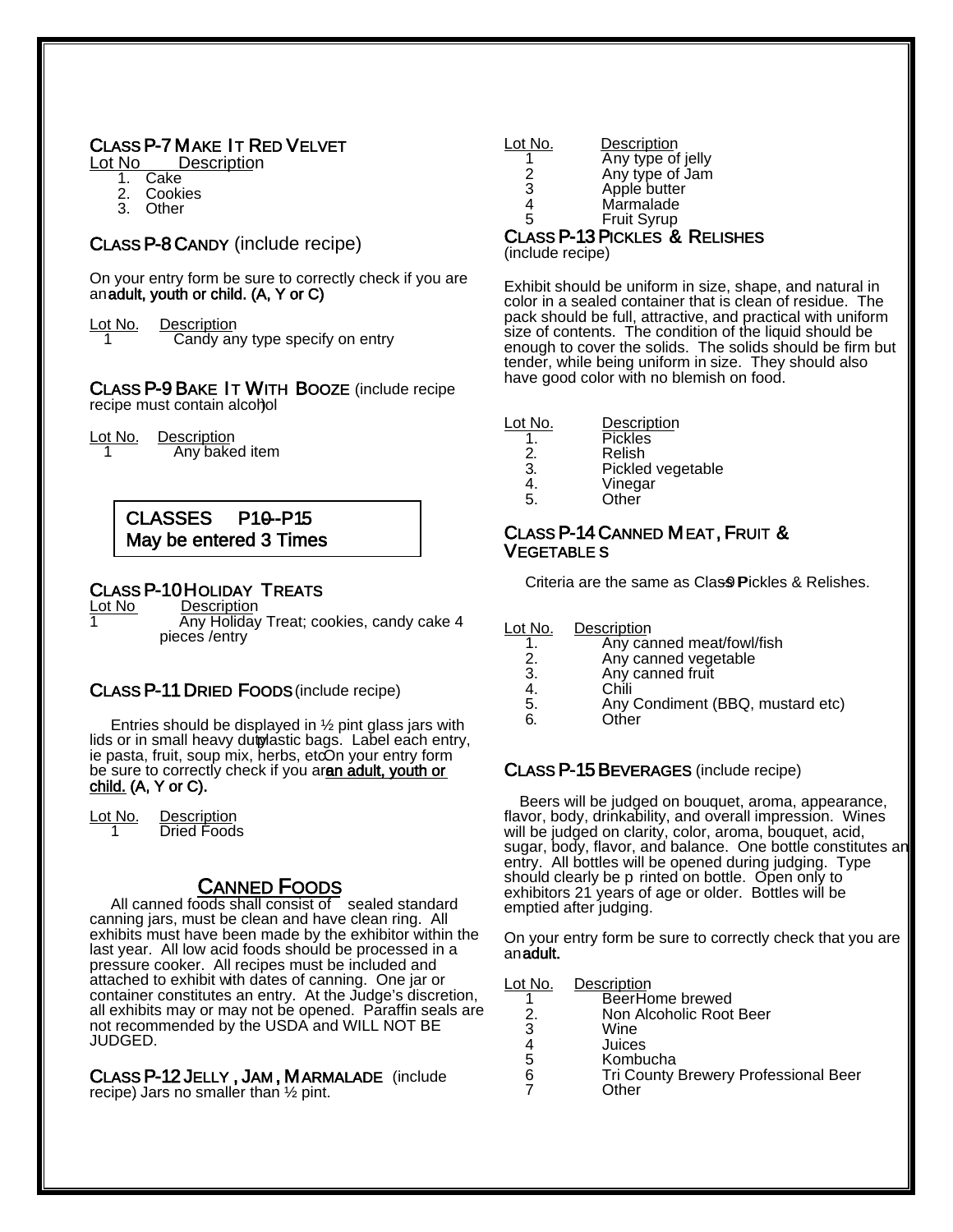# <u>DEPARTMENT Q</u><br>CLOTHING & TEXTILES

- **CHEN CLASS**<br>1. Garments must be on WIRE hangers with clear plastic bags extending 3" below the garment.
- 2. All articles must be cleaned and well pressed. All embroidery work laundered and pressed.
- 3. All needle work will be judged with regard to beauty, degree of perfection, amount of work, and suitability of the purpose for which it is intended.
- 4. All articles must be finished within the pastage
- 5. In order to safeguard against loss in this department, no one will be permitted to handle any article when it is in place with the exception of the judges and superintendents.
- 6. Exhibits erroneously entered may be transferred, at the discretion of the superintendent, to the class in which they belong, if done prior to the awarding of premiums in the class which they are eligible.
- 7. Only amateurs in Deer Lodge, Powell and Granite counties are ligible to compete in this department. An amateur is defined as one who does not earn his living in this activity.

#### Up to 3 different items may be exhibited in each lot

CLASS Q-1 SEWING MACHINE WORK<br>On your entry form be sure to correctly check if you are an adult, youth or child. (A, Y or C).

#### Lot No. Description

- 1 Any item child's apparel<br>2 Adult Apparel, any item
- 2 Adult Apparel, any item<br>3 Apron
- 3 Apron
- 4 Household Accessories<br>5 Doll clothes (3 garments
- 5 Doll clothes (3 garments)<br>6 Recycled Garment or Arti
- Recycled Garment or Article
- (Include explanation)
- 7 Leather Garment<br>8 Specialty Fabric (
- 8 Specialty Fabric Garment<br>9 Tote Bag
- 9 Tote Bag<br>10 Embroide
- 10 Embroidered machineprogrammed<br>11 Embroidered machinefree motion
- 11 Embroidered machinefree motion<br>12 Machine Appliqued Item
- 12 Machine Appliqued Item<br>13 Stuffeditem
- 13 Stuffeditem<br>14 Anv other ite Any other item not listed.

#### **QUILTS**

Overall appearance should be pleasing, neat, and clean. There should be balance and suitable texture and color of fabric for the design. Trimmed and pressed seams as not to allow dark seams to show through fabric. Construction stitches hidden. Pieced corners meet evenly with attention to appropriate grain line. Dark background fabric used for appliques trimmed away as not to show through lighter fabric. Backing fabric should complement

the front. Quilting pattern should complement the quilt top. No quilting pattern marks should show. Quilting stitches should be small, consistent, and even on both sides - front and back. No knots or backstitches on top of back. Binding should be filled with all three layers. Mitered corners should be stitched closed. Entire quilt should be flat, corners square, and edges**straight.** Indicate if your item is hand quilted, machine quilted or machine quilted by another person.

#### **CLASS Q-2 QUILTS**

 On your entry form be sure to correctly check if you are an **adult, youth or child.** (A, Y or C).

| Lot No.                                    | Description                  |
|--------------------------------------------|------------------------------|
|                                            | Appliqué                     |
| 2                                          | Pieced                       |
| 3                                          | Baby quilt 4<br>Wall hanging |
| $\begin{array}{c} 4 \\ 5 \\ 6 \end{array}$ | Wall Hanging                 |
|                                            | Quilted clothing             |
|                                            | Table runner                 |
| $\overline{7}$                             | Quilted holiday item         |
| $\frac{8}{9}$                              | Crazy quilt                  |
|                                            | <b>Quilted Accessories</b>   |
| 10                                         | Trapunto item                |
| 11                                         | Whole cloth quilt            |
| 12                                         | Wall hanging                 |
| 13                                         | Machine embroidery quilt     |
| 14                                         | Photo transfer item          |
| 15                                         | Quilted pillow               |
| 16                                         | Dimensional wall hanging     |
| 17                                         | Dimensional quilt            |
|                                            |                              |

- 
- 18 Rag Quilt<br>19 Hand Emb
- 19 Hand Embroidered quilt<br>20. Other item not listed Other item not listed

#### CLASS Q-3 KNITTED WORK

On your entry form be sure to correctly check if you are an adult, youth or child. (A, Y or C).

Lot No. Description 1 Any knitted apparel item<br>2 Any knitted baby item 2 Any knitted baby item<br>3 Afghan 3 Afghan<br>4 Coordinated set of 2 items (Combination of hat, scarf, gloves or<br>mittens)<br>5 Doll clothes (3 different articles) 5 Doll clothes (3 different articles)<br>6 Holiday item 6 Holiday item<br>7 Machine knitte 7 Machine knitted item<br>8 Costume or vintage de 8 Costume or vintage doll clothes<br>9 Knitted tov 9 Knitted toy<br>10 Item knitted 10 Item knitted from home spun yarn<br>11 Other **Other**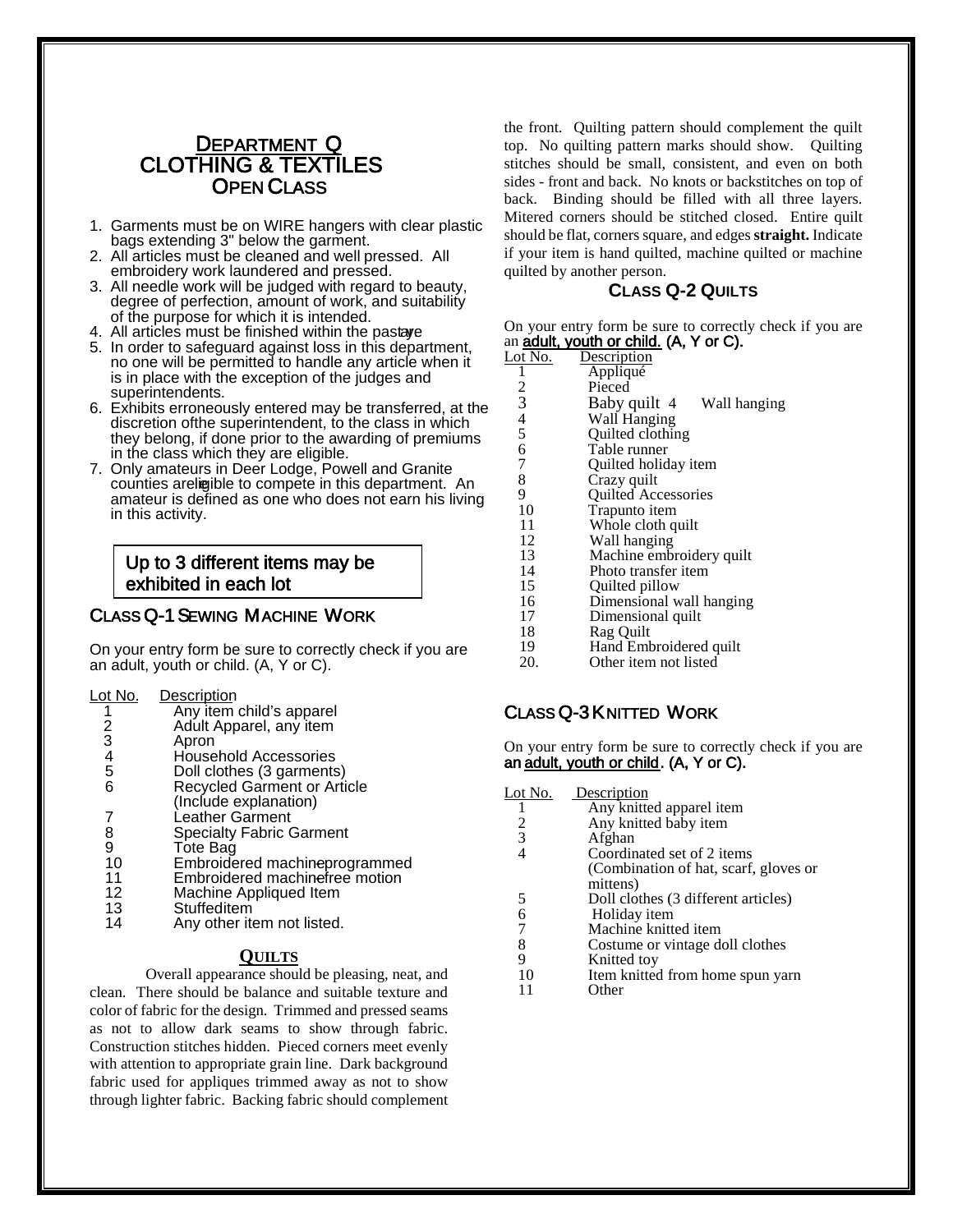#### CLASS Q-4 CROCHET WORK

On your entry form be sure to correctly check if you are an adult, youth or child. (A, Y or C)

| Lot No. | Description |
|---------|-------------|
|         | Afghan      |
| 2       | Clothing    |

- 
- 3 Baby Items<br>4 Holiday Item
- 4 Holiday Items<br>5 Accessories<br>6 Rug **Accessories**
- 6 Rug
- 7 Doll Clothing<br>8 Bed Doll
- 8 Bed Doll<br>9 Other Iter Other Item not listed

CLASS Q-5 EMBROIDERY<br>On your entry form be sure to correctly check if you are an adult, youth or child.

| Lot No.          | Description                               |
|------------------|-------------------------------------------|
| 1                | Any embroidered item (specify method      |
|                  | used)                                     |
|                  | Any counted cross stitched item           |
| 2<br>3<br>4<br>5 | Any stamped cross stitched item           |
|                  | Holiday item                              |
|                  | Silk ribbon embroidery                    |
| $\frac{6}{7}$    | Pictures any type of needle work          |
|                  | Other Item not Listed                     |
|                  |                                           |
|                  | <b>Class Q6 Unicorn Class</b>             |
| <u>Lot No.</u>   | Description                               |
| 1                | Multi colored item bright colors          |
| 2                | Multicolored item pastel colors           |
|                  |                                           |
|                  | <b>Class Q7 Make It with Polar Fleece</b> |
| Lot No.          | Description                               |

1. Any Item (May enter up to 5 times)

# DEPARTMENT R<br>ARTS & CRAFTS

All pi ctures must be matted or framed. Framed<br>pictures larger than 8x10 must have a hanging wire In order to safeguard against loss in this department, no one except the superintendents and judges will be permitted to handle any articlence put in place. Item cannot have been displayed at previous Tri County Fair.<br>PREMIUMS WILL BE GIVEN TO AMATEU RS PREMIUMS WILL BE GIVEN TO AMATEU ONLY. An amateur is defined as one who does not earn a living in the activity. A professional is anyone who sells or has sold their photographs and paintings. \*Lots not listed **n**der description should the**b**e listed as "other item" and can be enterednumerous times. Must give description on entry form

#### CLASS R-1 PHOTOGRAPHY

 A still life photo consists predominately of subject arranged & composed by photographeral photos must be matted or framed, canvas metalor acrylic Framed 8x10 or larger MUSThave a hanging wire

On your entry form be sure to correctly check if you are professional, adult, youth or child . If you are a professional, please use the 400 lot number specified. Photos must be taken by the exhibitor and must be a recent photograph. Photos must be matted ramed.

| Lot No.             | Lot No.    | Description                                           |
|---------------------|------------|-------------------------------------------------------|
| <u>(a, y, or c)</u> | (prot.)    | Still life                                            |
| 101<br>102          | 401<br>402 |                                                       |
| 103                 | 403        | Landscape<br>Animal portrait-color                    |
| 104                 | 404        | Birds - color                                         |
| 105                 | 405        | Insect-color                                          |
| 106                 | 406        | Floral - color                                        |
| 107                 | 407        | Night pictures color                                  |
| 108                 | 408        | Action pictures-color                                 |
| 109                 | 409        | People portrait color portrait                        |
| 110                 | 410        | Child or children (no portrait)                       |
| 111                 | 411        | Children & Animals                                    |
| 112                 | 412        | <b>Abstract Photo</b>                                 |
| 113                 | 413        | Macro Photo                                           |
| 114<br>115          | 414<br>415 | <b>Color Enhanced Photo</b>                           |
| 116                 | 416        | <b>Winter Scene</b><br>Photo on Canvas                |
| 117                 | 417        | Enlarged Photd 1x14or larger                          |
| 118                 | 418        | Weather                                               |
| 119                 | 419        | <b>Black &amp; White Photo</b>                        |
|                     |            | may enter 3 times                                     |
| 120                 | 420        | <b>Water Scene</b>                                    |
| 121                 | 421        | Domestic Animals                                      |
| 122                 | 422        | Wildlife                                              |
| 123                 | 423        | Horses                                                |
| 124                 | 424        | Farm and Ranch Lifeany<br>example of farm/ranch life, |
|                     |            |                                                       |
|                     |            | buildings, animals, activities                        |
| 125                 | 425        | Cell Phone selfie                                     |
| 126                 | 426        | Photo taken at Grant Kohrs Ranch                      |
|                     |            | Minimum size 8x10                                     |
| 127                 | 427        | Photo taken at any National Park                      |
| 128                 | 428        | Minimum siæ 8x10<br>Fair Theme Photo                  |
| 129                 | 429        | Creative display of photos (see                       |
|                     |            | Pinterest)                                            |
| 130                 | 430        | Architecture                                          |
| 131                 | 431        | <b>Babies</b>                                         |
| 132                 | 432        | <b>Wedding Photo, Non Portrait</b>                    |
| 133                 | 433        | Wedding Photo, Portrait                               |
| 134                 | 434        | Drone/GoPro                                           |
| 135                 | 434        | Game camera photo                                     |
| 136                 | 436        | Sunset/sunrise                                        |
| 137<br>138          | 437<br>438 | Reflection                                            |
| 139                 | 439        | Silhouette<br>City Lights                             |
| 140                 | 440        | Other                                                 |
|                     |            |                                                       |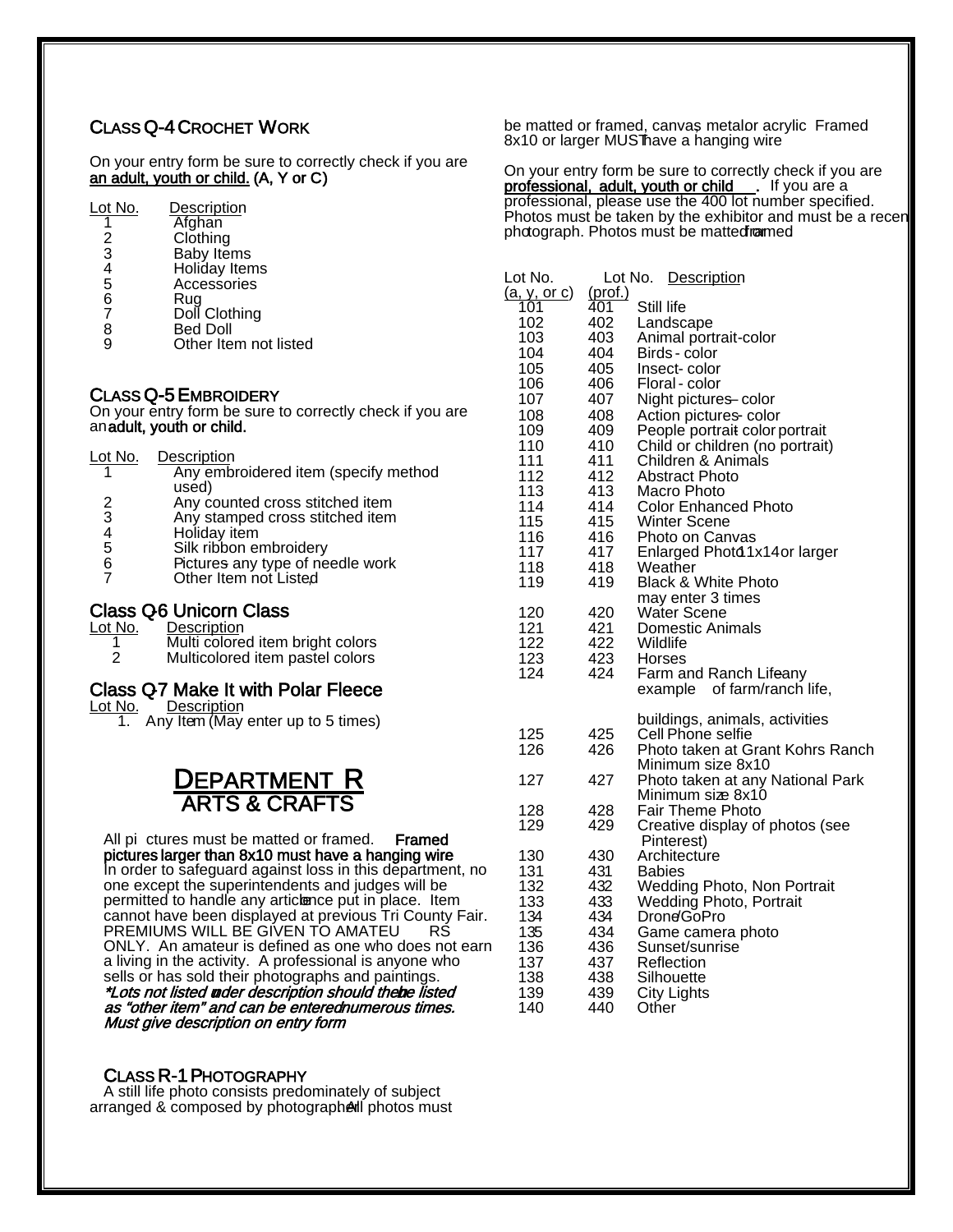#### Premium Book Photo Contest

Winner gets the cover of the Premium Book in 202 and  $$50$  for photo best depicting the 2023 heme " Country Roots and Cowboy Boots" enter on the special form in the back of this book

Special Photography Awards

Ansel Adams award for the best Black and White Photo

Pat Hansen Award for the best photo of people ro children

#### CLASS R-2 PAINTING

L

l

ł

On your entry form be sure to correctly check if you are professional, adult, youth or child. If you are a<br>professional, please use the 400 lot number specified below. All pictures must be framed or mounted with hanging device \*May enter each class up to @mes

| Lot No.      |                | Description                                        |
|--------------|----------------|----------------------------------------------------|
| (a, v, or c) | <u>(prof.)</u> |                                                    |
| 101          | 401            | Oil Painting                                       |
| 102          | 402            | Watercolor                                         |
| 103          | 403            | Acrylic                                            |
| 104          | 404            | Pastel                                             |
| 105          | 405            | other medium not listed                            |
| 106          | 406            | Painting done at Grant Kohrs                       |
| 107          | 407            | Ranch, any medium<br>Painting done in any National |

or State Parlany medium

#### CLASS R-3 DRAWINGS

Please choose the correct lot number for your age group below. On your entry form be sure to correctly check if you are an adult, youth or child  $(A Y, o r C)$ . Must be matted or have construction paper backing<br>May enter 3 per class

| (Under 7) |     |     | (A, Y, C) (Professinal Description                 |
|-----------|-----|-----|----------------------------------------------------|
|           | 101 | 401 | Pencil Drawing (b&w)                               |
| 2         | 102 |     | 402 Ink (Pen or Brush)                             |
| 3         | 103 | 403 | Pastels                                            |
| 4         | 104 | 404 | Charcoal                                           |
| 5         | 105 | 405 | Crayon                                             |
| 6         | 106 |     | 406 Pencil (colored)                               |
| 7         | 107 | 407 | <i>*Other</i>                                      |
|           |     |     | medium not listed, give name, listedium, may enter |

more than one with different medium

#### CLASS R-4 CERAMICS /POTTERY

On your entry form be sure to correctly check if you are anadult, youth or child (A Y, or C). *Enter up to 3 items* with description

- 
- 101 Finished green ware, any finish<br>102 Hand thrown on wheel, any item
- 102 Hand thrown on wheel, any item<br>103 Pottery not thrown on wheel 103 Pottery not thrown on wheel<br>104 Other
- Other

**CLASS R-5 LEATHER WORK**<br>On your entry form be sure to correctly check if you are an adult, youth or child (A, Y or C). Enter up to 3 items with description

Lot No. Description<br>101 Any Leat Any Leather Item

**CLASS R-6 WOODWORK**<br>On your entry form be sure to correctly check if you are an **adult, youth or child (A, Y or C).** *\*May enter up to* 5 different items with description

| Lot No. | Description                      |
|---------|----------------------------------|
| 101     | Any wooden item with description |
| 102     | Pallet Art                       |

CLASS R-7 HOBBIES<br>On your entry form be sure to correctly check if you are an adult, youth or child. May enter each class 3 times

Lot No. Description<br>101 Christmas 101 Christmas tree ornament<br>102 Paint by number 102 Paint by number<br>103 Artificial flowers 103 Artificial flowers (made and arranged)<br>104 Fly tying (6 mounted) labeled 104 Fly tying (6 mounted<del>)</del> labeled<br>105 Metal craft 106 Beadwork no jewelry<br>107 Stained glass 107 Stained glass<br>108 Tumblers 108 Tumblers<br>109 Horsehair 109 Horsehair Hitching or braiding<br>110 Sculpture 110 Sculpture<br>116 Models<br>117 Before an Before and After Bring item and before picture 118 Slime<br>119 Cente 119 Centerpiece (Non-Living)<br>120 Hand Painted Rocks 120 Hand Painted Rocks<br>121 Other item not listed Other item not listed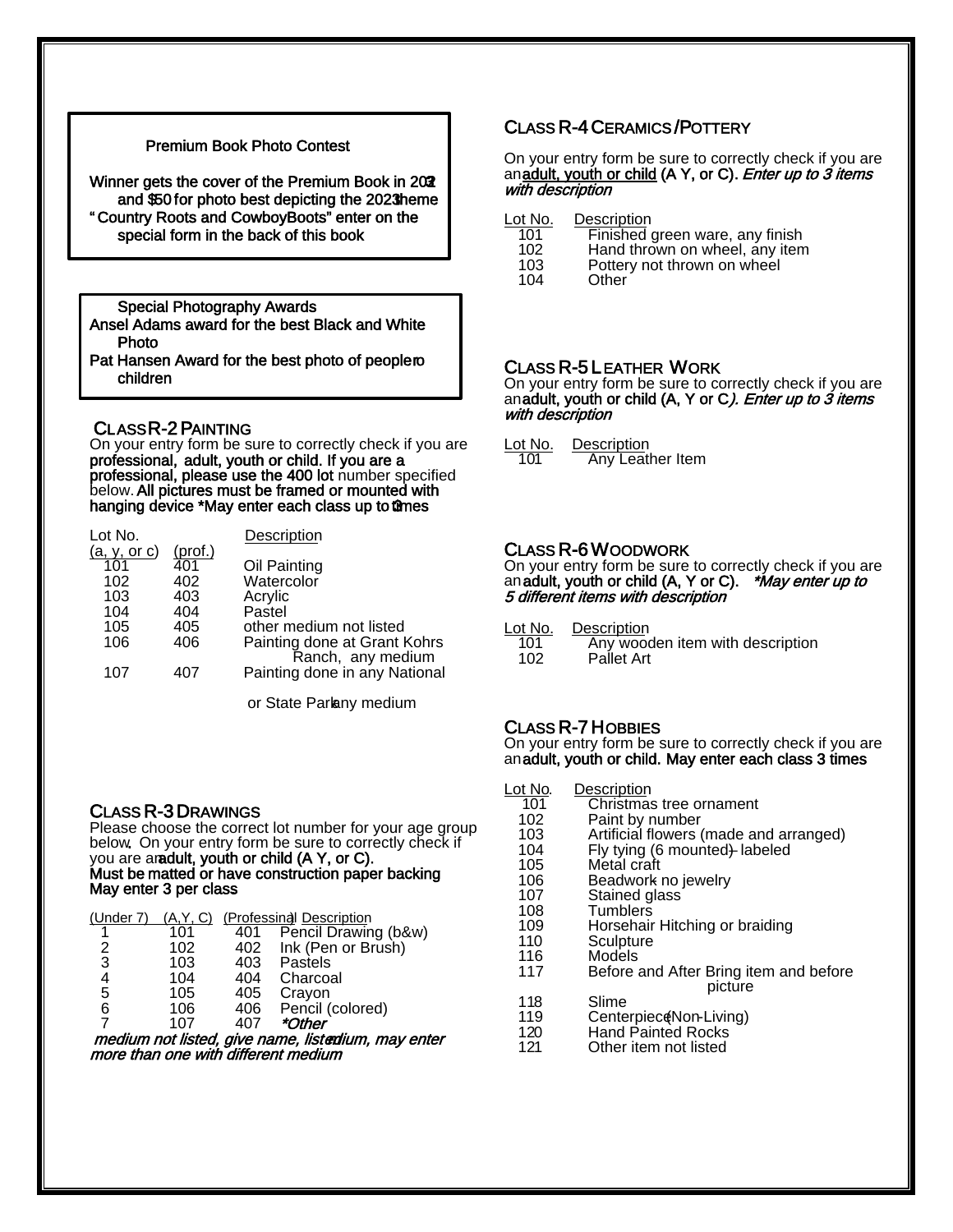#### **CLASS R-8 WREATHS**

| Lot No. | Description        |
|---------|--------------------|
| 101     | Seasonal           |
| 102     | Holiday            |
| 103     | Grape Vine         |
| 104     | <b>Barbed Wire</b> |
| 105     | Rope               |
| 1 በፍ    | Natural Siheta     |

- 106 Natural Substance (ie pinecones)<br>107 Swags
- 107 Swags<br>108 Other
- **Other**

CLASS R-9 LEGO MODELS<br>Please choose the correct lot number for your age group below. On your entry form be sure to correctly check ifyou arean adult, youth or child (A Y, or C).

| Lot No.<br>(Under 7) | (A, Y, or C) | Description                       |
|----------------------|--------------|-----------------------------------|
|                      | 101          | Model constructed from a<br>kit   |
| -2                   | 102          | Model constructed from<br>scratch |

#### CLASS R-10 CRICUT

On your entry form be sure to correctly check if you are an<u>adult, youth or child</u> (A, Y, or C)

| Lot No. | <b>Description</b> |
|---------|--------------------|
| 101     | Vinyl              |
| 102     | Leather            |
| 103     | Paper              |
| 104     | Wood               |
| 105     | Iron On            |
|         |                    |

- 
- 106 Decals<br>107 Other **Other**

#### CLASS R-11 PAPER CRAFTS

On your entry form be sure to correctly check if you are an adult, youth or child.

Lot No. Description<br>101 Anything r

- Anything made of paper
	- (You may enter 3 different types of items,

card, calendar, journal etc.)

#### CLASS R-12 BACK TO BASICS

Lot No. Description<br>101 Homemade

- 101 Homemade bath salts<br>102 Homemade soap
- 102 Homemade soap<br>103 Homemade candl
- 103 Homemade candles<br>104 Home spun varnone 104 Home spun yarn one skein<br>105 Other
- **Other**

May enter 3 different scents

#### **CLASS R 13 JEWELRY**

| Lot No | Description                   |
|--------|-------------------------------|
| 101    | <b>Bracelet</b>               |
| 102    | Ring                          |
| 103    | Earrings                      |
| 104    | Jewelry set (2 items or more) |
| 105    | Necklace                      |
| 106    | Other item not listed         |

**Class R 14 Scrapbooking**<br>May be a 2 page spread or an entire album. Digital Scrapbook should be brought on a thumb drive Indicate on you entry you are an adult, youth or child (A, Y or C) (May enter 3 different subjects)

| Lot No | Description |
|--------|-------------|
| 101    | Scrapbook   |
|        |             |

102 Digital Scrapbook

#### **Class R15 Nursing Home Residents**

| <b>Descriptio</b> |
|-------------------|
| Painting          |
| Drawing           |
| Ceramics          |
| Other             |
|                   |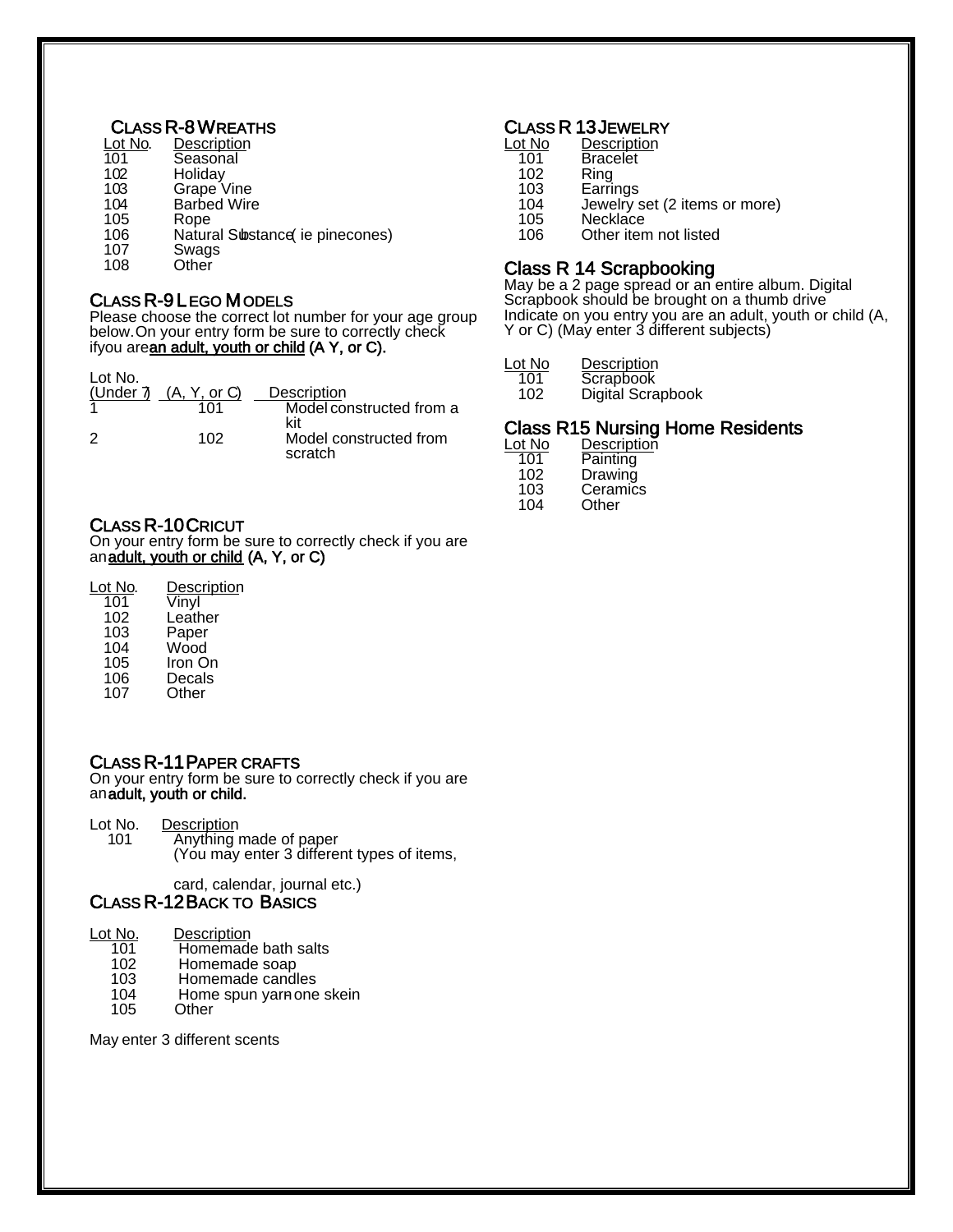# **DEPARTMENT S<br>FLORICULTURE<br>OPEN CLASS<br>All flowers entries should be entered by July 30.**

Exhibits must be in place by noon WednesdayAugust<br>18

## NOTE NEW ENTRY DATE

# FLORICULTURE<br>SCALE OF JUDGING POINTS

| Cut flowers-applicable to all kinds: |           |
|--------------------------------------|-----------|
| Cultural perfection                  | 40 points |
| Form, color and substance of bloom   | 20 points |
| Size, according to variety           | 10 points |
| Foliage and stem                     | 10 points |
| Condition                            | 20 points |

#### **ARTISTIC**

| Design                   | 30 points |
|--------------------------|-----------|
| Color                    | 20 points |
| Relationship of material | 20 points |
| <b>Distinction</b>       | 10 points |
| Originality              | 10 points |
| Condition of plant       | 10 points |

Any flower that grows in different varieties or colors, as in pompom and tinner plate or a variegated varietal or different color may be entered in the correct "parent plant" category as another entry. For example: Poppysingle or double. Both may be entered in the same lot.

#### CLASS S-1 CUT FLOWERS

All flowers must be grown baxhibitor. Foliage should be shown as much as possible to present a colorful exhibit. Small flowers with short stems should be in a short container. Use wedging to keep flowers separated to see each flower.

Lot No. Description 1 Annuals any kind<br>2 Peremials Any Kir Peremials Any Kind May enter classes 101 and 102 up to 10 times. Identify the species

NOTE: Flowers should be put in heaw vases. No beverage containers. Container should be appropriate to size of plant.

 Exhibitors must furnish their own containers, for which the Fair will not be responsible. A small piece of adhesive tape fixed to thettom of the container withe name written on it will identify the container. Exhibits must conform exactly to rules relative to the number of stems, stalks, etc. in the classification.

#### CLASS S-2 ROSES

 $\overline{a}$ One stem with foliage attachedMay enter 3Times with different colors in each lot

| Lot No. | Description                                |
|---------|--------------------------------------------|
|         | <b>Hybrid Tea Rose</b>                     |
| 2       | Floribunda.                                |
| 3       | Grandiflora                                |
| 4       | Rose Bowl, one rose blossom displayed in a |
|         | bowl, no foliage                           |
| 5       | Miniature rose                             |
|         |                                            |

6 Climbing Rose<br>7 *Other rose iter* Other rose item not listed, give name, may enter more than once.

CLASS S-5 GLADIOLUS<br>May enter each lot up to 3 times with different colors

- Lot No. Description
	- 1 Gladiola (one color)<br>2 Miniature Gladiola (
	- 2 Miniature Gladiola (one color)
	- 3 Collection of 3 spikes, 3 colors displayed together.

**CLASS S7 PETUNIAS**<br>May enter up to 3 times per lot wi**di**fferent colors

Lot No. Description

.

- 1 Double, one color<br>2 Single, one color
- 2 Single, one color<br>3 Ruffled (may enter
- 3 Ruffled (may enter twice with different colors)<br>4 Miniature one color
- Miniature, one color

CLASS S-8 DAHLIAS<br>May enter up to 3 times per lot with different colors

| Lot No.        | Description                       |                   |
|----------------|-----------------------------------|-------------------|
|                | Giant flower over 8" Onestem      |                   |
| 2              | Large flower, 68" Onestem         |                   |
| 3              | Medium flower, 46" Threestems     |                   |
| 4              | Miniature flower, 24" Three stems |                   |
| 5              | Ball, over 3"                     | <b>Threestems</b> |
| 6              | Ball, under 3"                    | Threestems        |
| $\overline{7}$ | Pompon                            | Threestems        |
| 8              | * Other dahlias notisted,         | Threestems.       |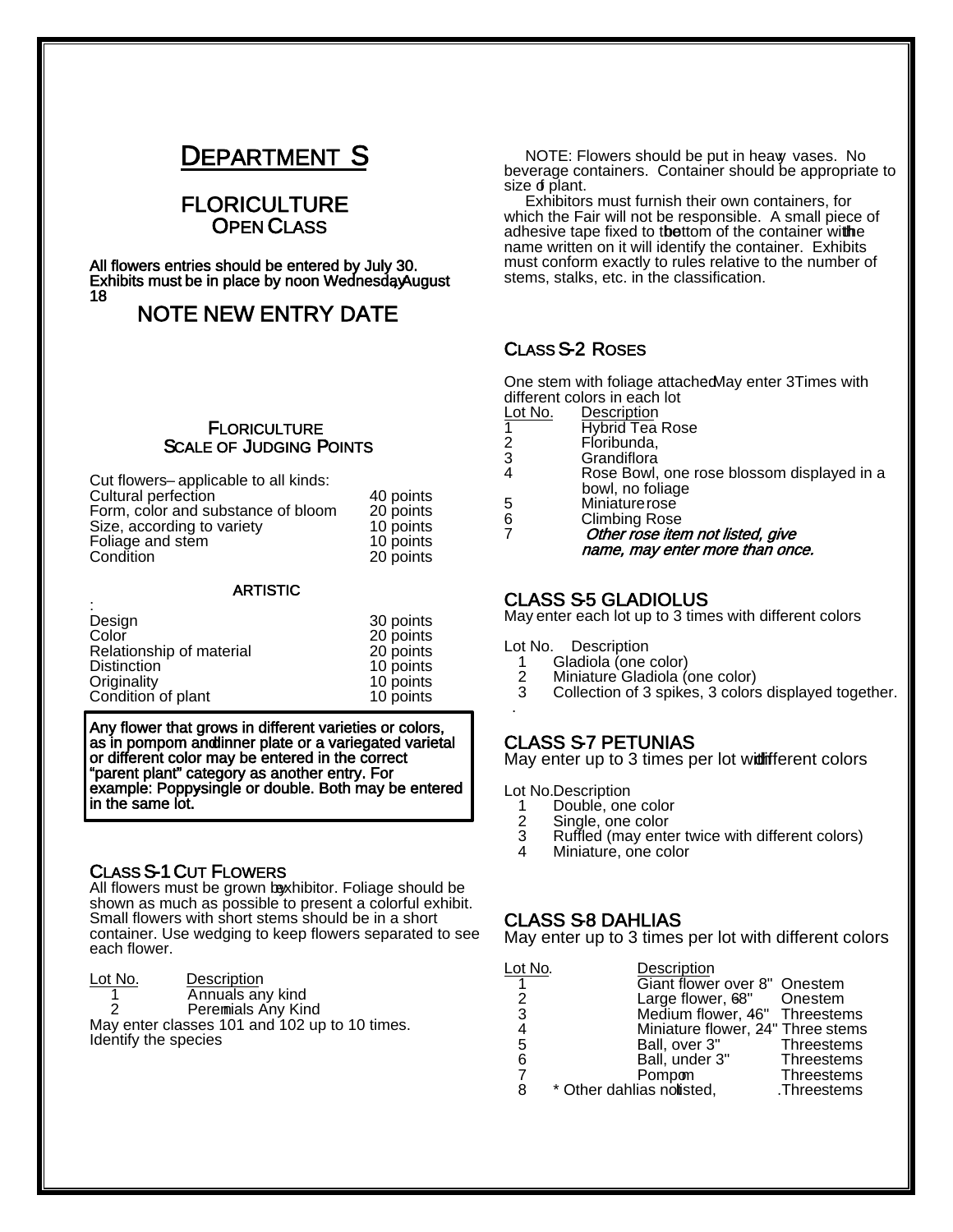# **CLASS S-9 HOSTAS**<br>May enter three varieties

Lot No……Description<br>1 Specify Type Specify Type on entry

## CLASS S-10ARTISTIC ARRANGEMENTS

All flowers must be fresh unless therwise stated

Lot No.Description

- 1 Arrangement designer's choice<br>2 Arrangement shade of one col
- 2 Arrangement, shade of one color<br>3 Arrangement, daisies
- 
- 3 Arrangement, daisies<br>4 Arrangement, dry folia
- 4 Arrangement, dry foliage only<br>5 Arrangementlinner table
- 5 Arrangementlinner table<br>6 Arrangement by Youth ur Arrangement by Youth under 16
- 7 Arrangement holiday<br>8 Arrangement one king
- Arrangement one kind of flower from bud to bloom
- 9 Single flower, decorated
- 10 Arrangement, dry materials
- 11 Decorated straw hat, artificial or dry materials<br>12 Other arrangements not listed, give name, may Other arrangements not listed, give name, may enter more than once.

#### **CLASS S-11 HOUSE PLANTS**

Lot No. Description

- 1 Flowering plant, under 10" pot
- 2 Flowering plant, over 10" pot<br>3 Foliage plant, under 10" pot
- 3 Foliage plant, under 10" pot<br>4 Foliage plant, over 10" pot
- 4 Foliage plant, over 10" pot<br>5 Cacti or succulent, under 7'
- 5 Cacti or succulent, under 7" pot
- 6 Cacti or succulent over 7" pot
- 7 Terrarium have been growing at least 3 months
- 8 Indoor hanging plant
- 
- 9 Air Plant<br>10 Mixed pla
- 10 Mixed plants under 10" pot<br>11 Mixed plants over 10" pot
- 11 Mixed plants over 10" pot<br>12 Fairy/Gnome Garden 12 Fairy/Gnome Garden<br>13 Other
- **Other**

# *OPEN CLASS AWARDS*

**2022**

\$100 for the Adult and Youth under 18 with the greatest num**per** (minimum of 5) of open class entriesEach entry must win at least blue or purple ribbon to count.

Awards: Purple-\$2.50 Blue - \$2.00 Red - \$1.50 White - \$1.00 BEST OF SHOW – Purple Rosette and \$10.00

PAT HANSEN AWARD for best photo depicting people and/or children. ANSEL ADAMS AWARD FOR BEST BLACK & WHITE PHOTO

2023 FAIR THEME PHOTO —Theme: Country Roots and Cowboy Boots \$50 and photo on cover of 2023 Fair Premium Book Lickety Pri

BEST CHOCOLATE CHIP COOKIE  $~\dots~$  Society for the Preserviction of Homemade Chocolat Chip Cookies Adult, Youth, Child

OUTSTANDING CERAMIC DISPLAY ...................Avalon's Ceral**e**ics \$25.00 Gift Certificate (4H OR Open Class) BEST OF SHOW—Rosettes

QUILT SHOW BEST OF SHOW ...................Triple Creek Quilt Guild \$50.00

BEST APPLE PIE ............................................................... Fair Board (\$50 adult, \$50 youth under 18)

Youth Canning Champion-\$25 to the youth under 18 with the most canned food items in Classes No.12,13 and 14

#### **CLASS S-2 AFRICAN VIOLETS**

May enter 3 different types

All African violets must have a single crown.

Lot No. Description

1 African violet, any type specify on entry may

#### **CLASS S-13 POTTED GERANIUMS**

May enter up to 3 varieties per lot

Lot No. Description

1 Geranium, under 8" pot, one plant per pot

2 Geranium, over 8" pot, one plant per pot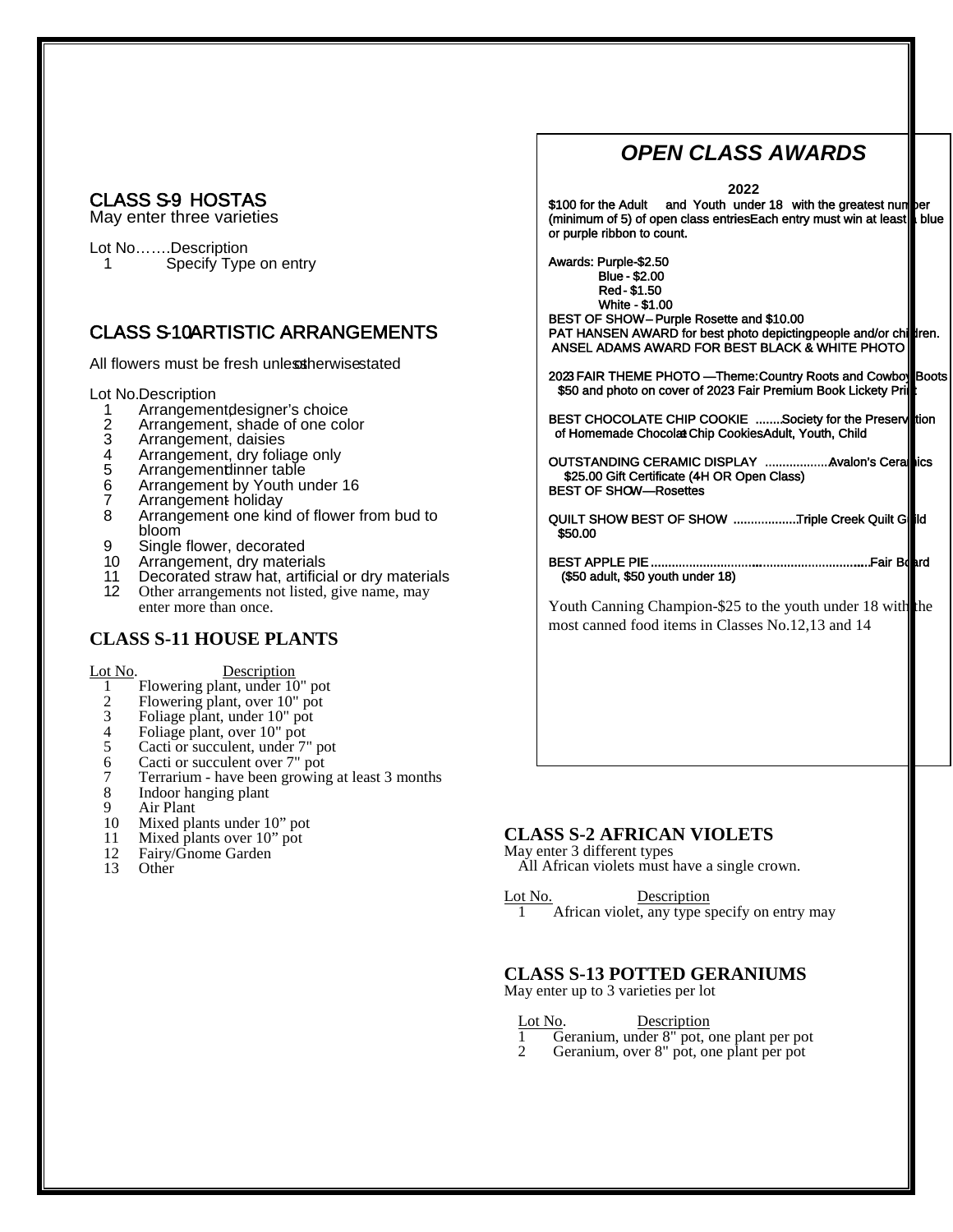#### **CLASS S-14 HANGING PLANTS**

One plant/ pot under 8", more than 1 plant in pot over 8". May enter up to 3 times with different type plants

Lot No. Description 1 Hanging plant under  $8"$  po

- 1 Hanging plant under 8" pot
- 2 Hanging plant over 8" pot
- 3 Flowering one color, over 8" pot
	- 4 Flowering two or more colors, over 8" pot

#### **CLASS S-15 OUTDOOR CONTAINER POTTED PLANTS**

Lot No.Description 1. Outdoor container potted plant 2. Table top container

May enter up to  $3$  times with different type plants

#### **CLASS S-16 YARD DECORATIONS**

These items are to be brought to the Fair Exhibit Barn for judging (not part of the Yard Judging).

Lot No. Description 1 Yard Decorations May enter up to 3 times with different type of item (stepping stones, birdbath etc…)

| 2022 QUILT SHOW                                                                                                                                                                                     |  |  |  |  |
|-----------------------------------------------------------------------------------------------------------------------------------------------------------------------------------------------------|--|--|--|--|
| Exhibitors Name                                                                                                                                                                                     |  |  |  |  |
|                                                                                                                                                                                                     |  |  |  |  |
|                                                                                                                                                                                                     |  |  |  |  |
| Name of Quilt                                                                                                                                                                                       |  |  |  |  |
| Quilts must be dropped off at Quilt Barn on Friday August Determent O and Noon.<br>Quilts must be picked up at the Quilt Barn Saturday August &ween 4 and 5 pm<br>Quilts are left at your own risk. |  |  |  |  |
| Quilts not picked up will be donated                                                                                                                                                                |  |  |  |  |
|                                                                                                                                                                                                     |  |  |  |  |
|                                                                                                                                                                                                     |  |  |  |  |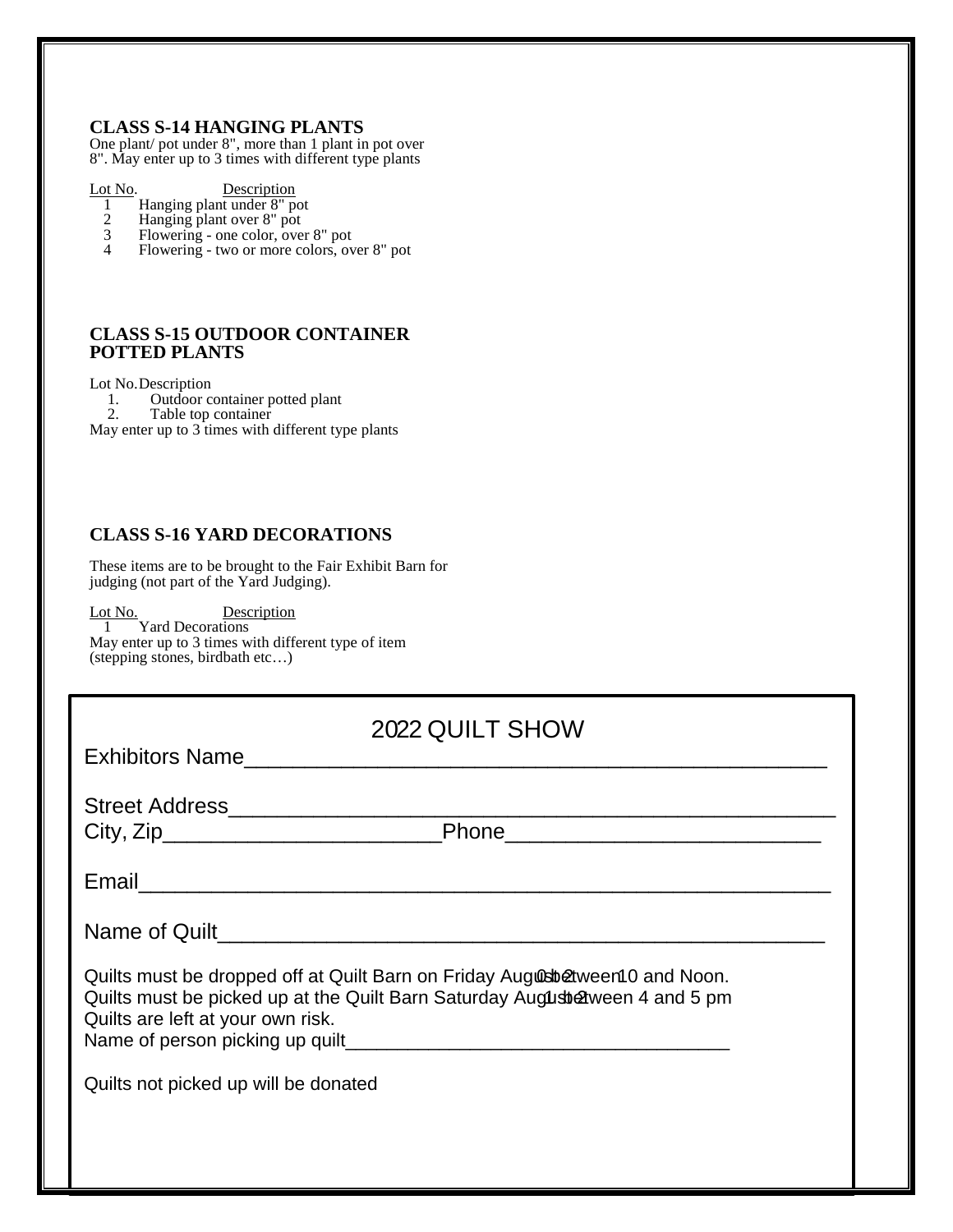Return Entry Form To: Tri-County Fair Board PO Box 149-Deer Lodge 59722 Questions?

# 2023 FAIR THEME PHOTO CONTEST

Open to Everyone

Photo depicting the theme f0023 " Country Roots and Cowboy Boots" One photo will be chosen for the cover of the 22 Fairbook. The winning photo will receive \$50 from Lickety Print and their photo printe on the front cover of the 202 Fair Premium Book.

| <b>Name</b>           |       |
|-----------------------|-------|
| <b>Street Address</b> |       |
| City, Zip             | Phone |

Bring this form along with your entry to the Etxith Barn on Wednesday Augut \$3021 between noon and 7pm. The winning must be sent digitally tbickety Print for publication on next year's coveror questions call Linda Spaulding at 846455.

# **Tri-County Fair Youth Silent Auction**

Did you work hard on your project? Do you want to earn some money for all that hard work? A youth silent auction will be held in the exhibit hall during fair week.

Anyone 8-19 years of age who receives a blue ribbon or higher on a completed exhibit may enter that exhibit in the silent auction. Examples include, but are not limited to leatherwork, photography (framed or matted), woodworking, cross-stitched pillows, quilts and garments.

Note: Most food items are disqualified because of the length of time from entry day until the end of the sale. The quality and safety of the exhibit cannot be guaranteed. Each exhibitor is only allowed to have one entry in the youth silent auction. Only 25 exhibits will be accepted due to space so if you are interested, please let the fair board secretary know by July  $20<sup>th</sup>$ . She can be contacted by calling at 406-491-1549 or by email at tricountyfairdeerlodge@gmail.com.

After judging is completed, if item is pre-registered and the exhibit received a blue or higher, the participant may get a bid sheet at the designated location in the exhibit building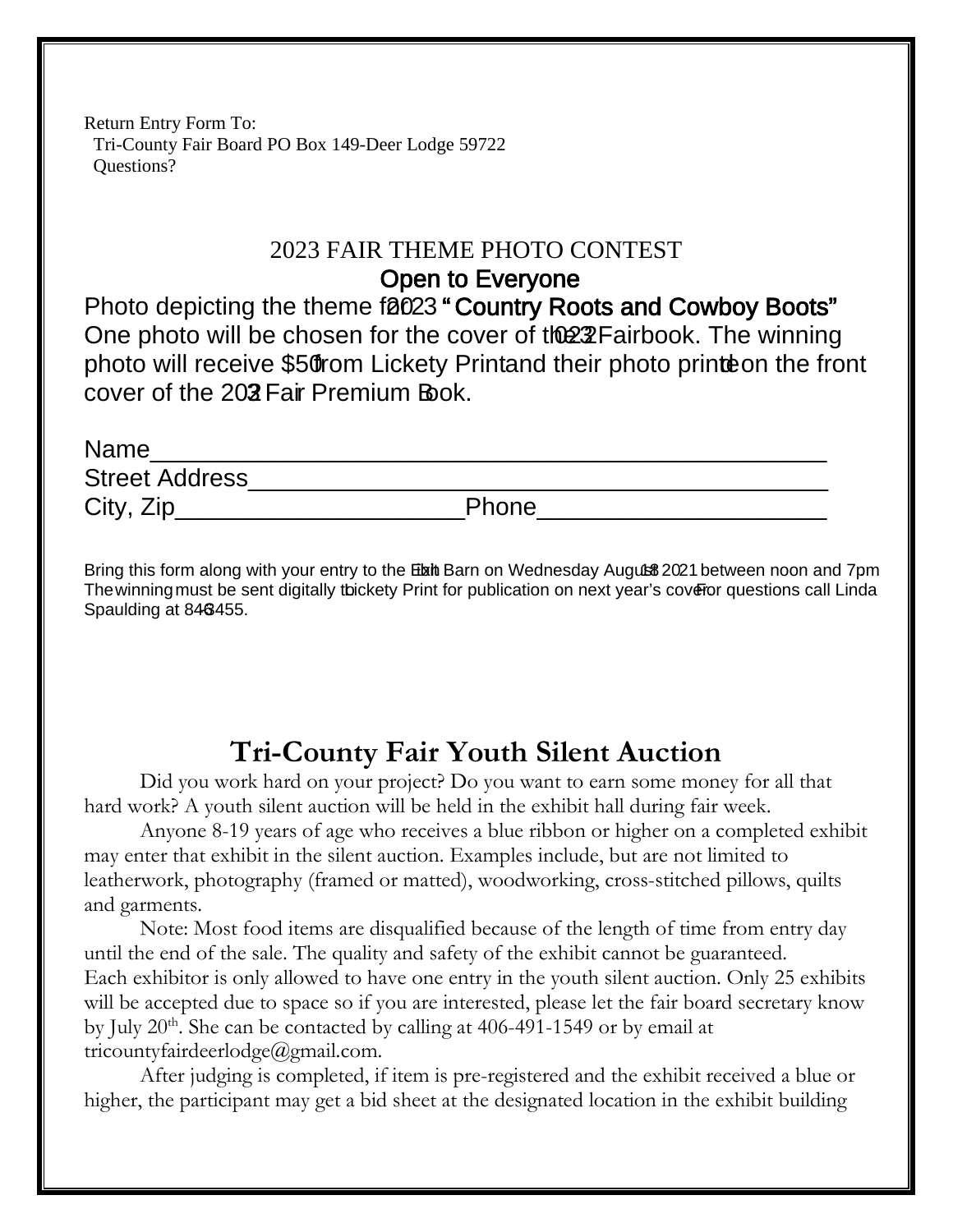after 6 p.m. on Thursday, August 18<sup>h</sup>. Bid sheets need to be neatly completed including a minimum bid amount. Bid increments will start at a minimum of \$5.00. The suggested starting bid should cover the cost of supplies and a small profit. This bid sheet will be displayed with your exhibit during the silent auction. The exhibitor and a parent must sign the sheet allowing for the item to be sold in the auction. All bid sheets need to be returned to the designated location no later than 8 p.m. on Thursday, August 18<sup>th</sup>.

Once the item is entered into the auction, it must be sold provided that the minimum bid is reached. If a minimum bid is not reached, ownership reverts back to the exhibitor. The silent auction will close noon on Sunday, August 21.

Winning bidders will be notified by a member of the fair board. Bidders may claim their exhibit at 2:00 p.m. or make arrangements for item to be claimed for them. All checks will need to be made out to Tri-County Fair. The Fairboard will then process the payments and mail checks to the exhibitors in a timely manner. A 4% surcharge will be taken from the total sale amount and placed into the exhibit hall building fund.

Any controversy or questions will be directed to the Fair board.

# See you at the fair!

# Tri -County Fair

#### **OPEN CLASS ENTRY FORM All entries Due August 10, 2022**

Entries are to be returned to the Tri-County Fair board; PO Box 149; Deer Lodge, MT 59722 or to each county's respective County Extension Office postmarked no later than the due date. For help: Ruth Koehler 491-1549 Please accept the entries indicated, subject to the rules and classifications governing the exhibit as published in your premium list of the current year. Entries may be made by *amateurs only*. Professionals may enter only in the classes indicated. All entries must never have been previously exhibited at the Tri-County Fair.

*You may also enter Open Classes at: TriCountyOpen.fairentry.com*

| <b>EXHIBITOR NAME_</b> |                 | <b>PHONE</b> |            |
|------------------------|-----------------|--------------|------------|
|                        | (Print Clearly) |              |            |
| <b>MAILING</b>         |                 |              |            |
| <b>ADDRESS</b>         |                 |              |            |
|                        |                 |              |            |
|                        |                 |              |            |
|                        | (Town)          |              | (Zip Code) |
|                        |                 |              |            |
|                        |                 |              |            |
|                        |                 |              |            |